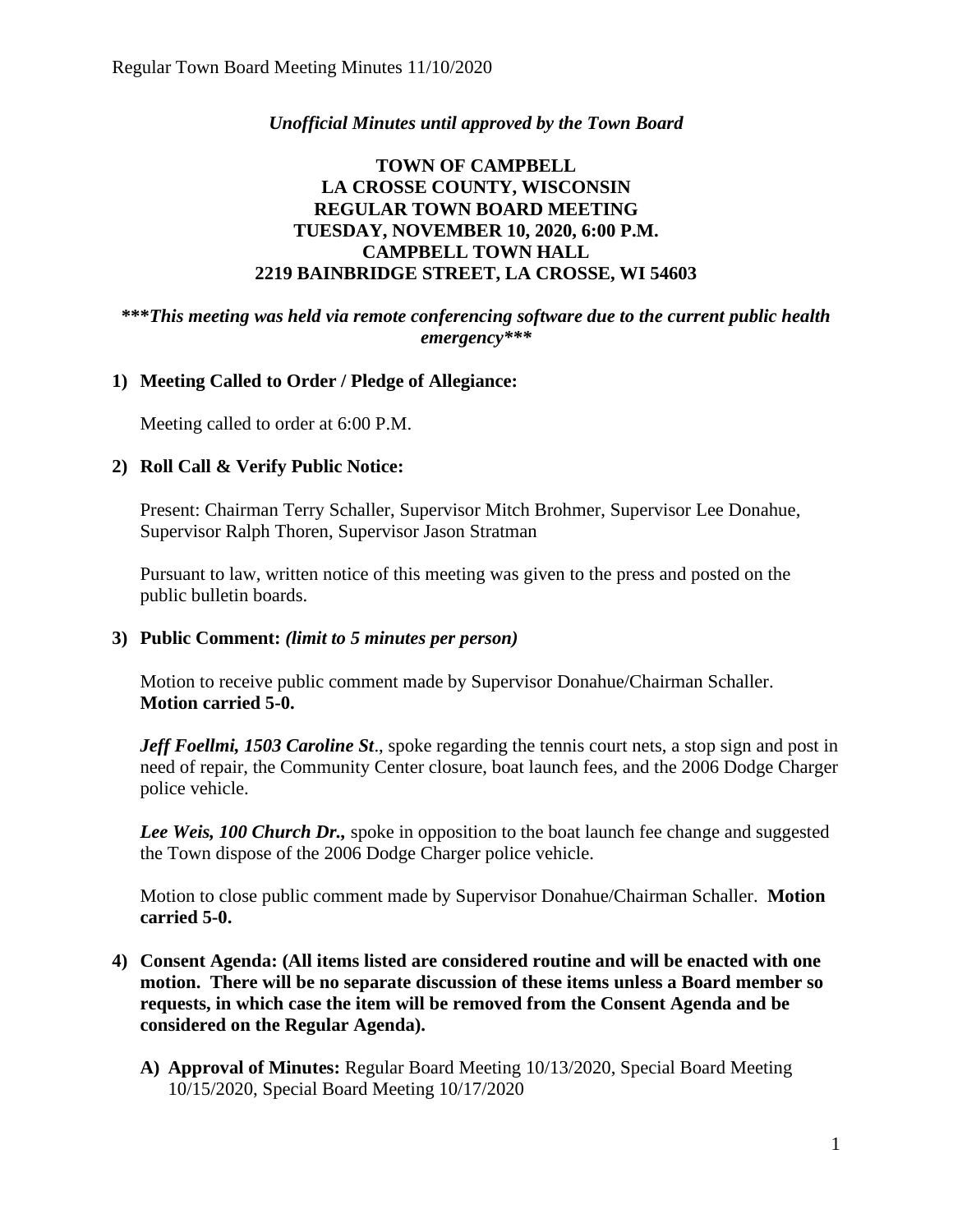### **B) Plan Commission Meeting Recommendations: None**

#### **C) Payment of Bills:**

Motion to approve the Consent Agenda made by Supervisor Brohmer/Chairman Schaller. **Motion carried 5-0.**

### **5) Business:**

**A.** Consideration of Community Center rentals during the COVID-19 public health emergency. (Donahue)

Motion to keep the Community Center closed through at least the end of this year made by Supervisor Donahue/Chairman Schaller. **Motion carried 5-0.** 

**B)** Discussion and possible action regarding boat launch fees for 2021. (Stratman) (carried over)

Supervisor Stratman stated that the plan is to have increased signage at the Nelson Park and Spillway boat landing parking lots, indicating 'free' parking spaces for those who are not using the boat launches. The new fees would be consistent with what the City of La Crosse is charging for 2021.

Motion to increase boat launch fees for 2021 as indicated on the proposed 2021 Fee Schedule made by Supervisor Stratman/Supervisor Thoren. **Motion carried 5-0.**

**C)** Discussion and possible action on the Town of Campbell Fee Schedule for 2021. (Clerk) (carried over)

Clerk Hanan explained the proposed changes to the Fee Schedule including raising cat license fees to be consistent with dog license fees, the boat launch fee increase, and fee increases for certain zoning and planning requests.

Motion to approve the 2021 Fee Schedule as presented made by Supervisor Donahue/Chairman Schaller. **Motion carried 5-0.** 

**D)** Approval of Operator's Licenses for Xenia M Ibarra, River Rats Bar and Grill and Megan Zittlow, Tom Sawyer's Bar & Grill. (Clerk)

Motion to approve Operator's Licenses as presented made by Supervisor Donahue/Chairman Schaller. **Motion carried 5-0.**

**E)** Approval of the updated Agreement between the Town of Campbell and the Wisconsin Department of Transportation for the Maintenance and Future Replacements of the Bainbridge Street Pedestrian Bridge and Path. (Chair)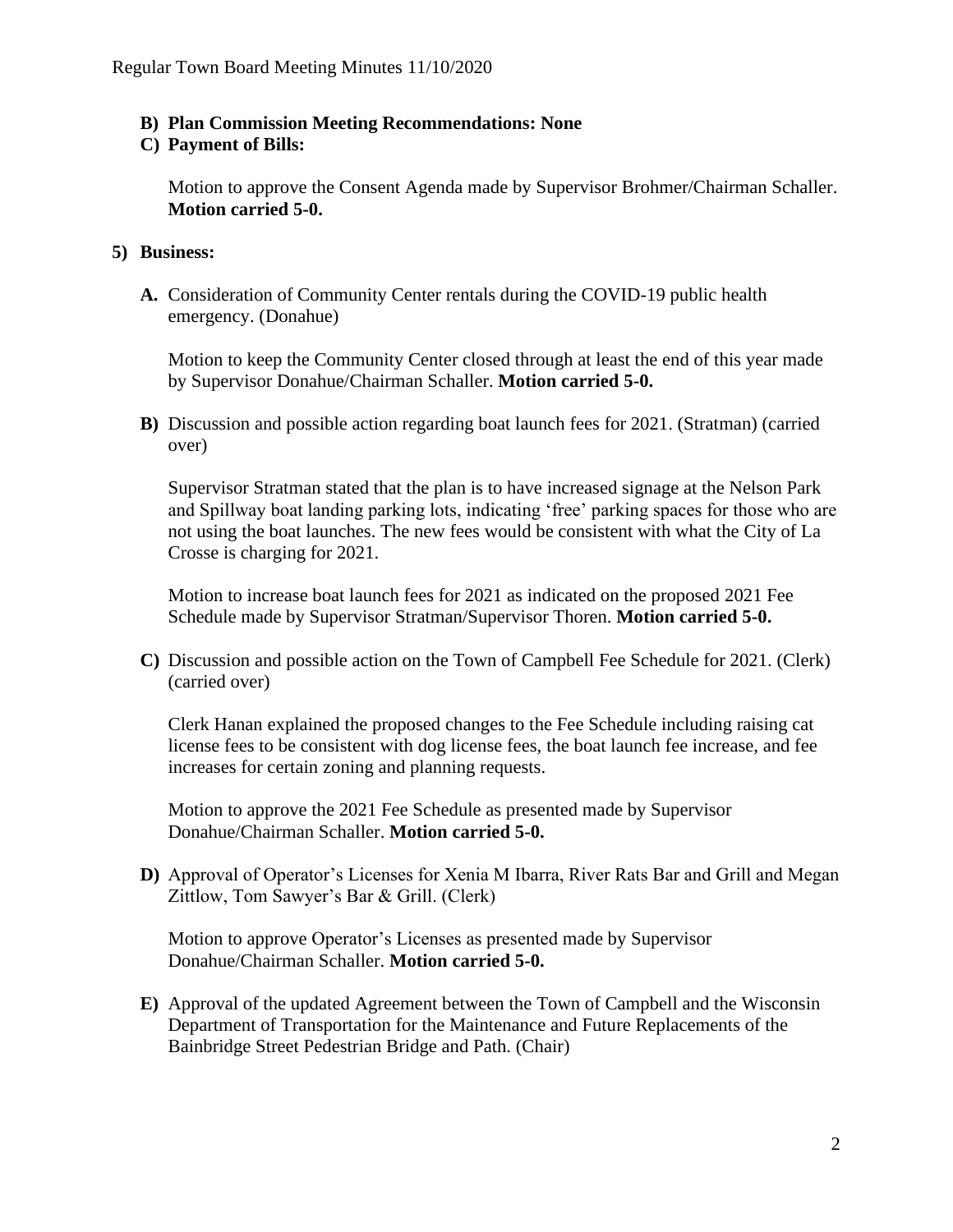Chairman Schaller explained that the DOT has presented a new maintenance agreement in which the State of Wisconsin will pay for the lighting and for widening the approaches. There will be no initial financial burden to the Town.

Motion to approve the updated maintenance agreement made by Supervisor Donahue/Chairman Schaller. **Motion carried 4-1. Supervisor Brohmer voted 'no'**

**F)** Discussion and possible action on the 2006 Dodge Charger being assigned as a 'take home' vehicle for the Police Chief. (Chair)

Chairman Schaller stated that it may be time to dispose of the vehicle. Supervisor Brohmer stated that he had the same issues with these types of vehicles when he was employed by the La Crosse police department. Supervisor Stratman estimated the yearly fuel cost if it was used as a take-home vehicle to be about \$80.00 due to the proximity of the Chief's residence.

Motion to carry this item over to the December 8, 2020 Regular Board Meeting made by Supervisor Donahue/Chairman Schaller. **Motion carried 5-0.** 

**G)** Resolution #2020-8 A Resolution to approve a loan with State Bank Financial in the amount of \$68,000 for the purpose of road repairs in 2021. (Chair)

Motion to approve Resolution #2020-8 made by Supervisor Brohmer/Chairman Schaller. **Motion carried 5-0.**

**H)** Discussion and possible action regarding purchasing compost bins to sell to residents for individual use. (Donahue)

Supervisor Donahue explained that she was exploring the option of the Town purchasing compost bins to sell to residents for private use. This would encourage residents to compost their waste rather than utilizing the Town yard waste site.

Motion to publish a survey in the Town tax newsletter to gauge public interest made by Supervisor Brohmer/Supervisor Donahue. **Motion carried 5-0.**

**I)** Pay request from Winona Mechanical, Inc. in the amount of \$10,947.00 for the Baumgartner Storm Drain Outfall Replacement project. (Thoren)

Motion to approve the pay request from Winona Mechanical in the amount of \$10,947.00 made by Supervisor Thoren/Chairman Schaller. **Motion carried 5-0.**

**J)** Discussion and possible action regarding establishing policies and guidelines for Town employees in relation to the COVID-19 public health emergency. (Donahue)

Supervisor Donahue expressed the need to have established COVID-19 policies and a clear and concise mask policy for employees. She stated that the La Crosse County